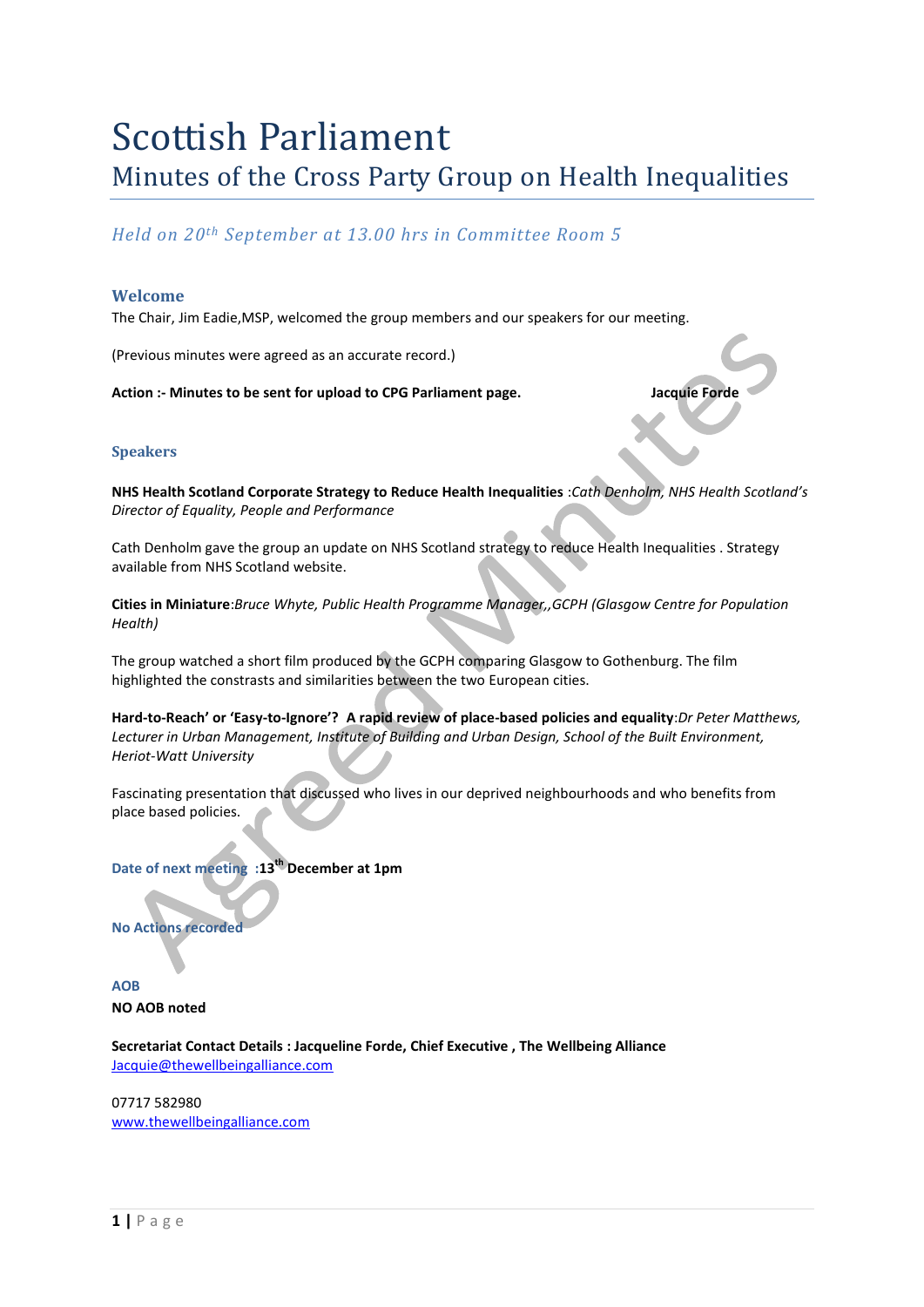## **Attended Health Inequalities CPG 20th September 2012**

**MSP's**

Malcolm Chisholm MSP Jim Eadie MSP Dr Richard Simpson

#### **Secretariat**

Jacqueline Forde

#### **Attendees**

Pauline Craig

Muriel Mowat Richard Pitt Katherine McNicol Gillian Smith Alison McCallum Iain Brothchie Keith Irving Claire Heslin Peter Mathews Gina Netto Kirsten Besemer Stepen Loan Vicki Crichton Fiona Sinclair Bruce Whyte Paul Mullan Malcolm Clubb James Cant Ben McKendrick Hazel Wilson Phil Grigor Alana Trusty Rebecca Middlemiss Alison Campbell Cath Denholm Jane Cox Gregor Sinclair John Nelson **Apologies** 

Colin Mair